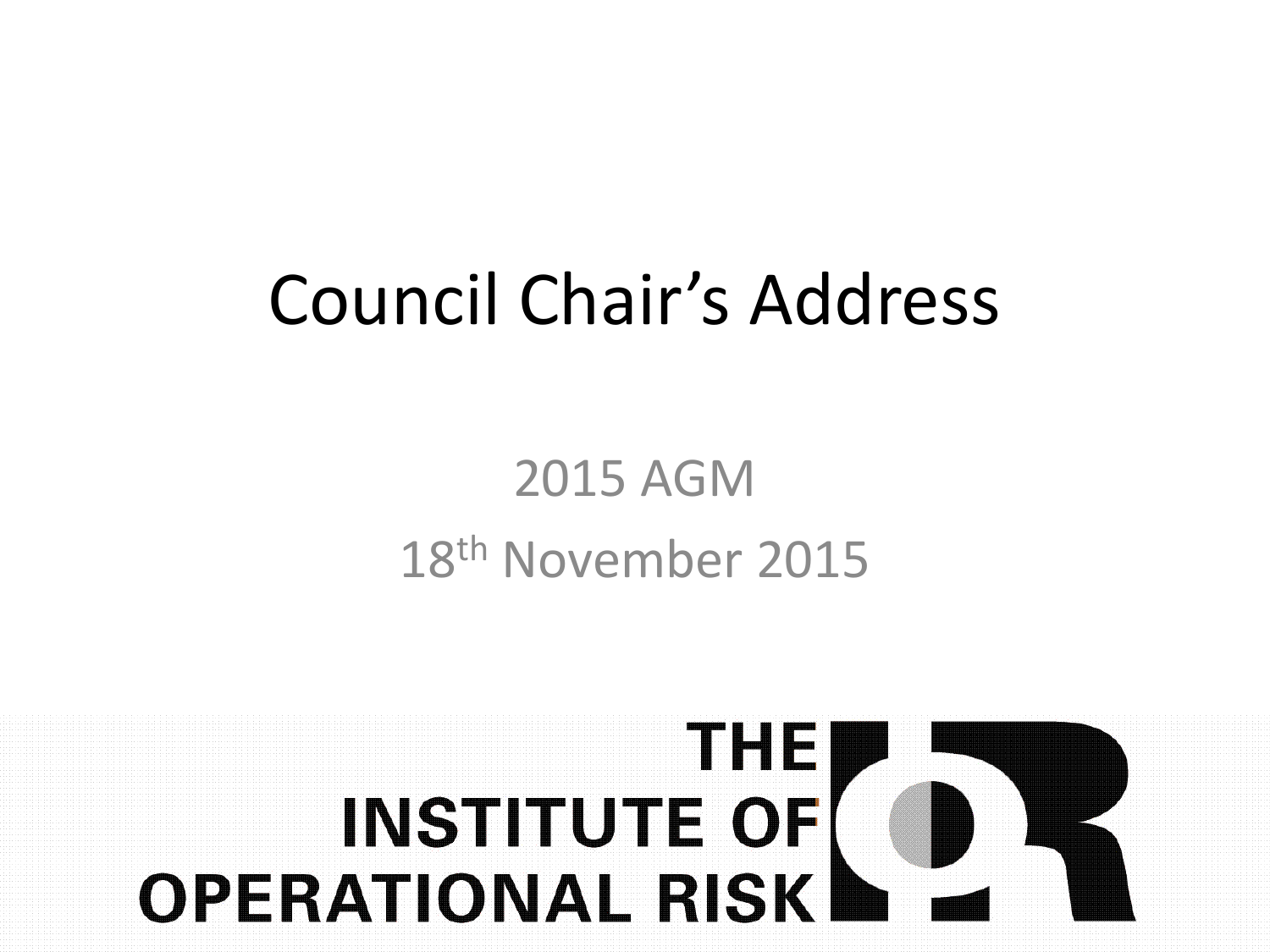#### Review

- 2014/2015:
	- Continued membership and Chapter growth
	- Increased surplus
	- Made progress on education
- 2012/2015 Strategy:
	- Introduced a new governance structure
	- Grown membership numbers
	- Grown Chapters, but not met target of 13
	- Greater autonomy for Chapters
	- Moved towards formal educational qualification

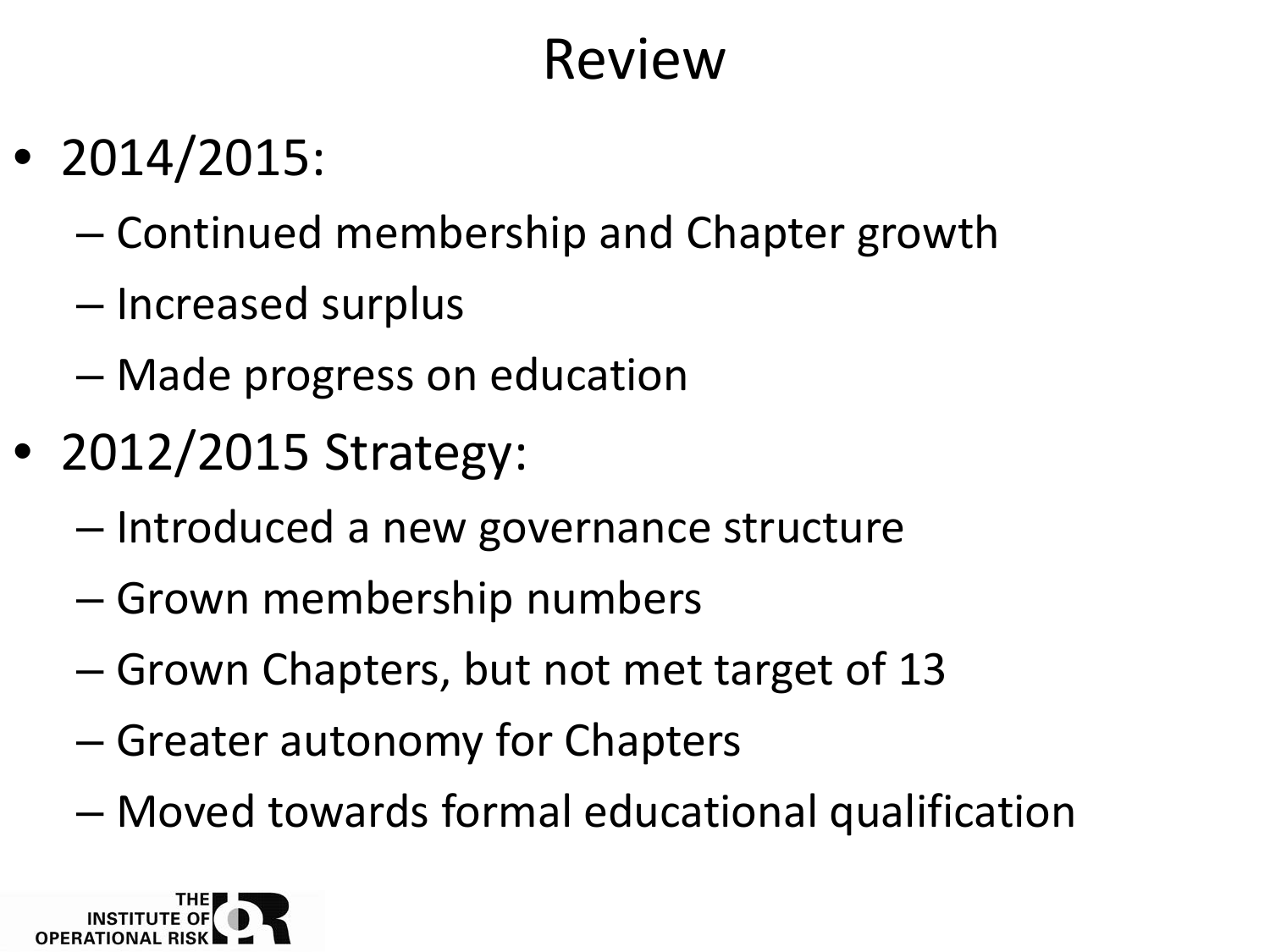### Membership

- As at 2012 AGM: 268 members
- As at 2015 AGM:
	- Members: 521
	- Corporate Members: 12 firms
	- Corporate Representatives: 192
- Strong growth
- Strong interest from corporates, particularly linked to Education
- Retention rate has improved significantly

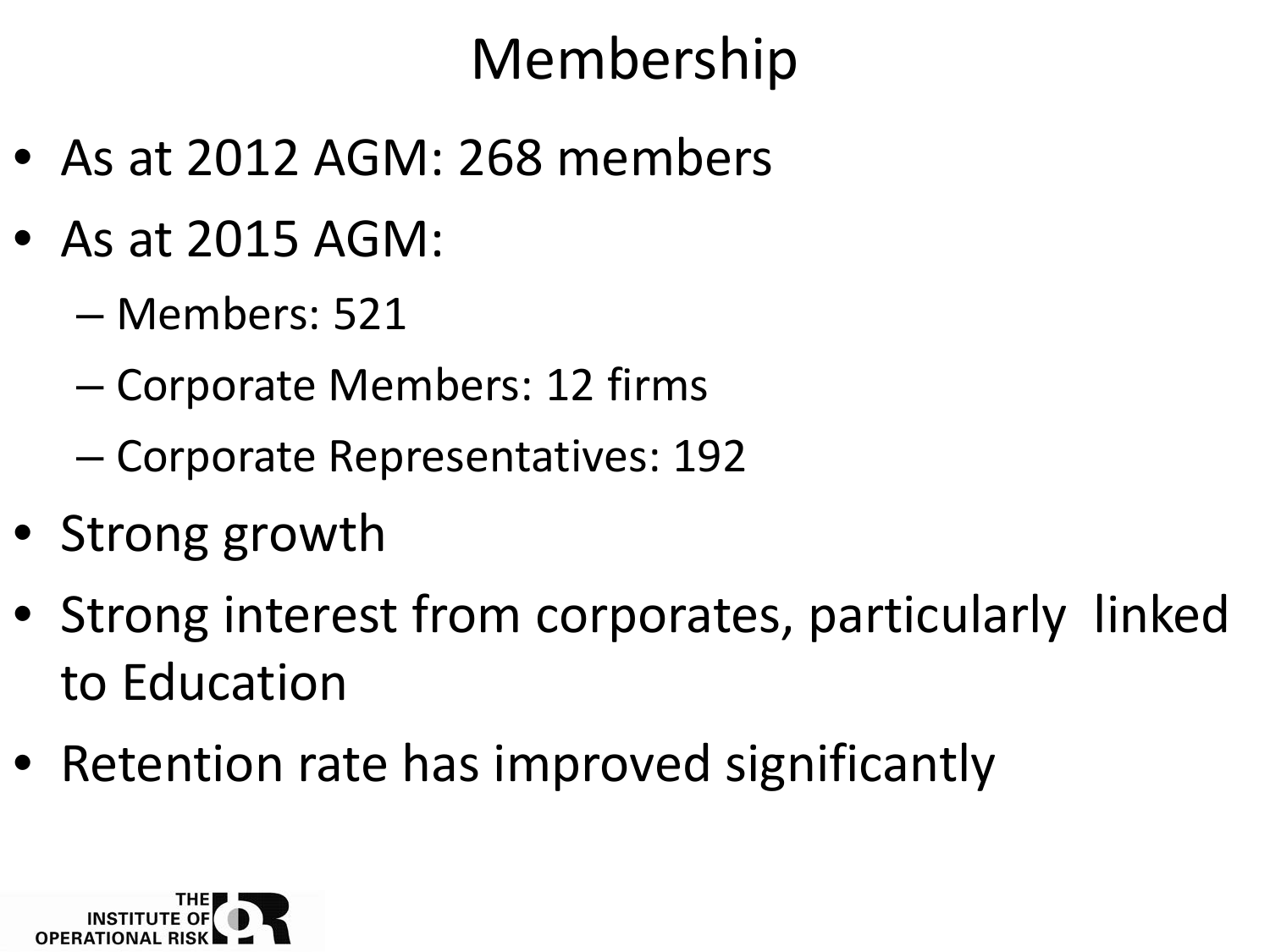### **Chapters**

- As at 2012 AGM: 4 (England & Wales, Scotland, Hong Kong and Germany)
- As at 2015 AGM: 10 (England & Wales, Scotland, Hong Kong, Germany, Nigeria, Netherlands, Ireland\*, Denmark/Scandinavia\*, South Africa\* and USA\*)
- In progress of establishment: 3 (Australia, India, Argentina)
- Expressions of interest : 9 (UAE, Canada, Sri Lanka, Kenya, Zimbabwe, Switzerland, Malaysia, Pakistan, Russia)
- Significant devolution of management to Chapters
- Challenge now is governance over Chapters

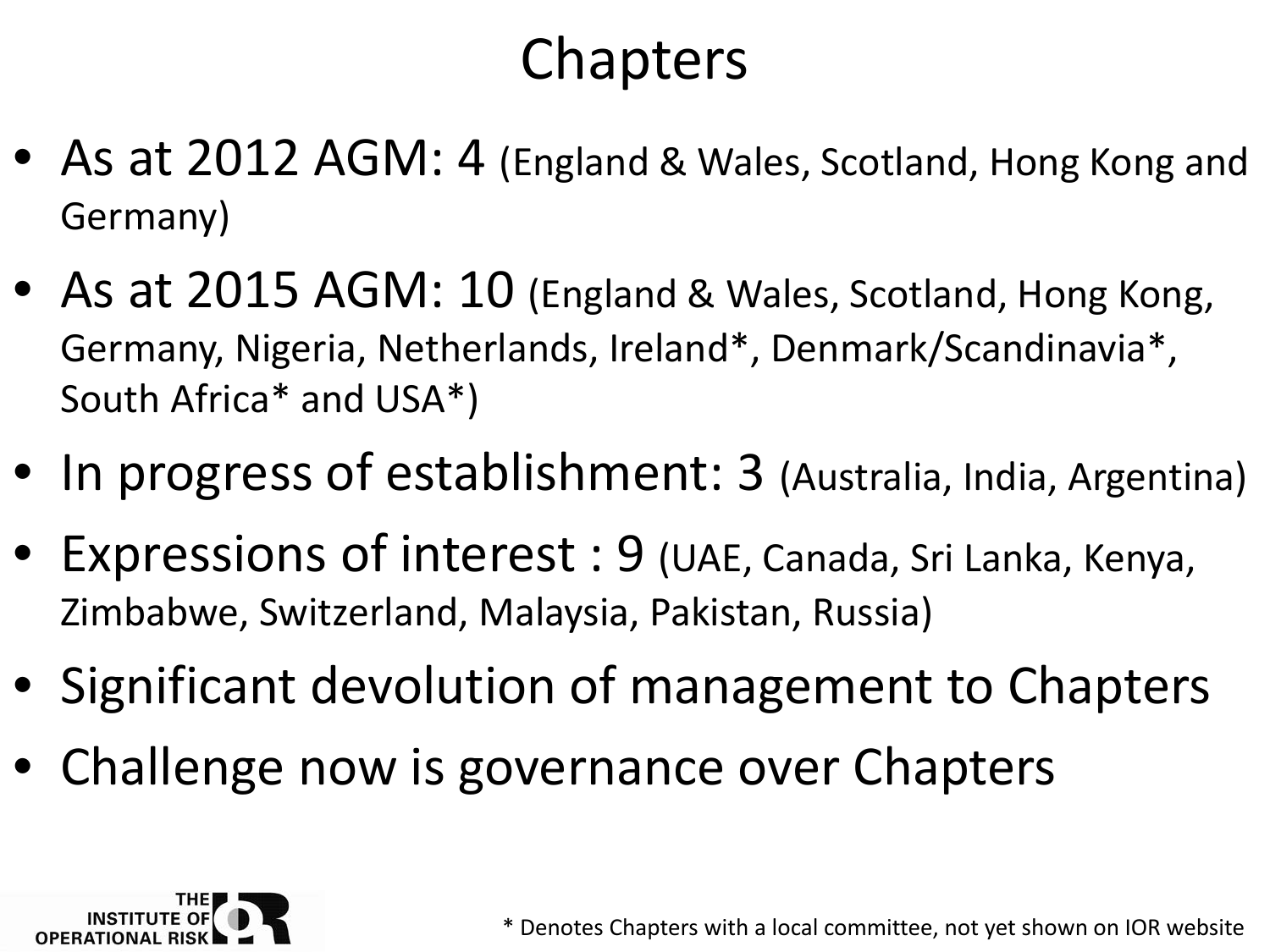#### Chapter Events

| <b>Chapter</b>             | <b>Events</b>     |                      |                        |
|----------------------------|-------------------|----------------------|------------------------|
|                            | Held <sup>1</sup> | Planned <sup>2</sup> | Attendees <sup>3</sup> |
| <b>England &amp; Wales</b> | 5                 | $\mathbf 1$          | 30 to 50               |
| Germany                    | $\overline{4}$    | $\mathbf 1$          | 30 to 70               |
| <b>Hong Kong</b>           | 5                 | 1                    | 20                     |
| Ireland                    | $\mathbf 1$       | $\Omega$             | 40                     |
| <b>Netherlands</b>         | 5                 | 1                    | 60 to 80               |
| <b>Nigeria</b>             | $\overline{4}$    | 1                    | 20 to 40               |
| Scandinavia/Denmark        |                   | $\Omega$             | 20                     |
| Scotland                   |                   | 1                    | $20+$                  |
| <b>South Africa</b>        | 3                 | 1                    | 15 to 20               |
| <b>USA</b>                 |                   |                      | 18                     |



1 – 2015 YTD; 2 – remainder 2015; 3 – Average or range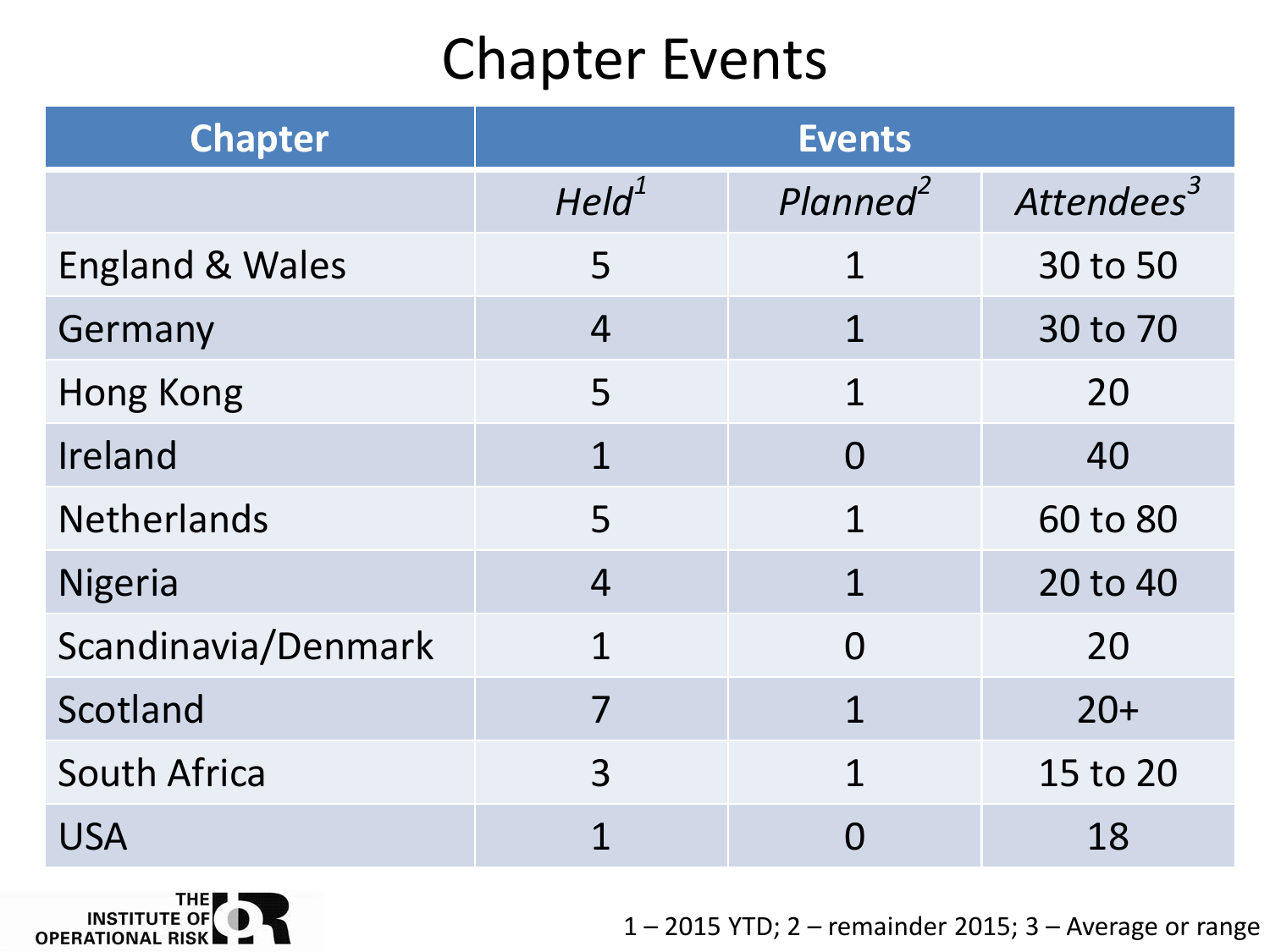## Education

- Achieved:
	- Feasibility Study
	- Certificate in Operational Risk Syllabus
	- Draft Course Workbook
	- Draft Pilot Examination
- In progress:
	- Edit of Course Workbook
	- Scheduling of pilot course
	- Accreditation
	- Examination and administration
	- Legal structure, including taxation implications, insurance and liabilities, copyright, trademarks, etc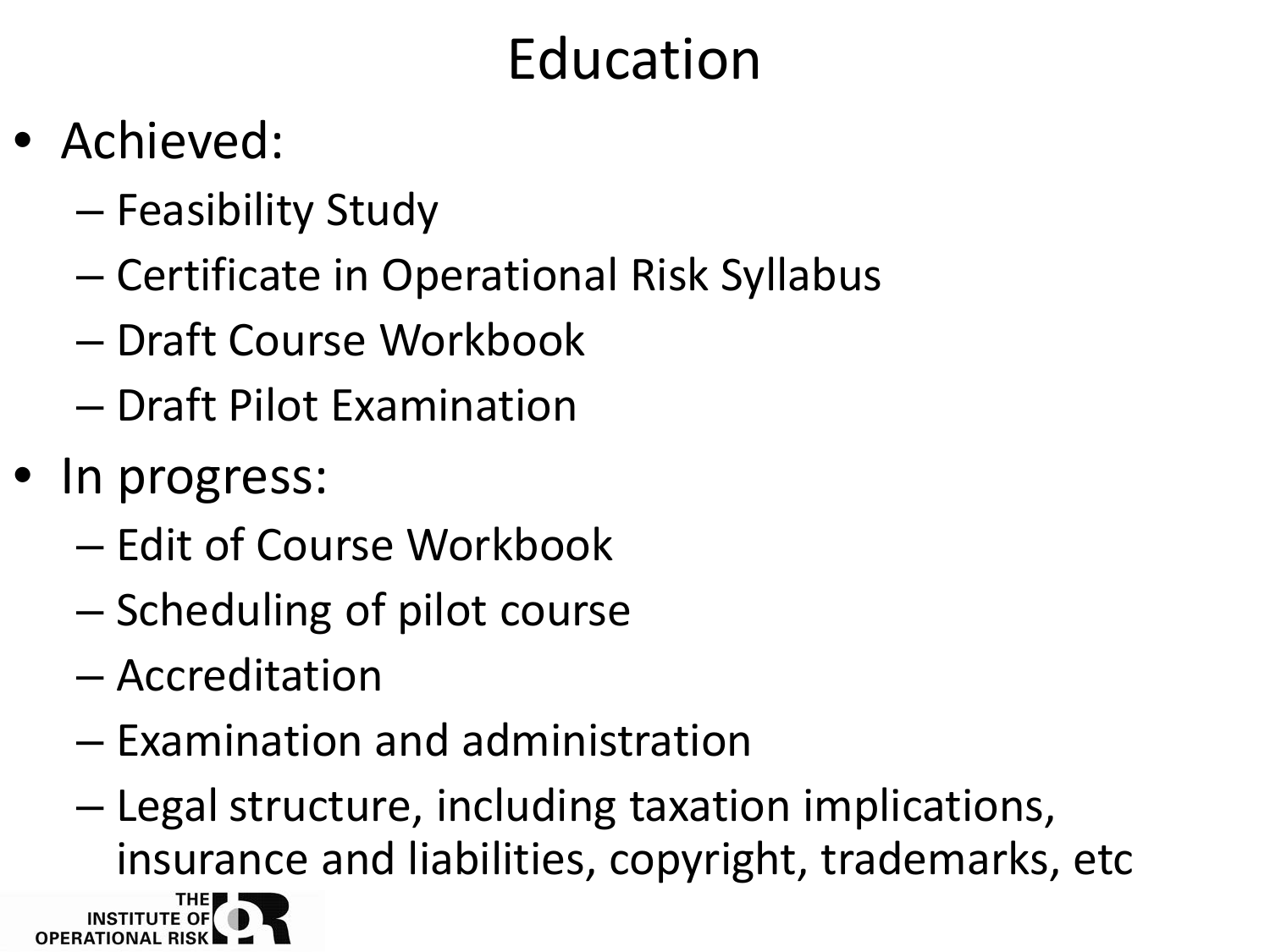#### Finances

- As at 31/03/2015:
	- Surplus £59,987 (FY 2014: £36,164)
	- Reserves £132,643 (FY 2014: £72,658)
- Education:
	- Investment commitment: £100,000
	- $-$  Costs to date: £46,800 $*$